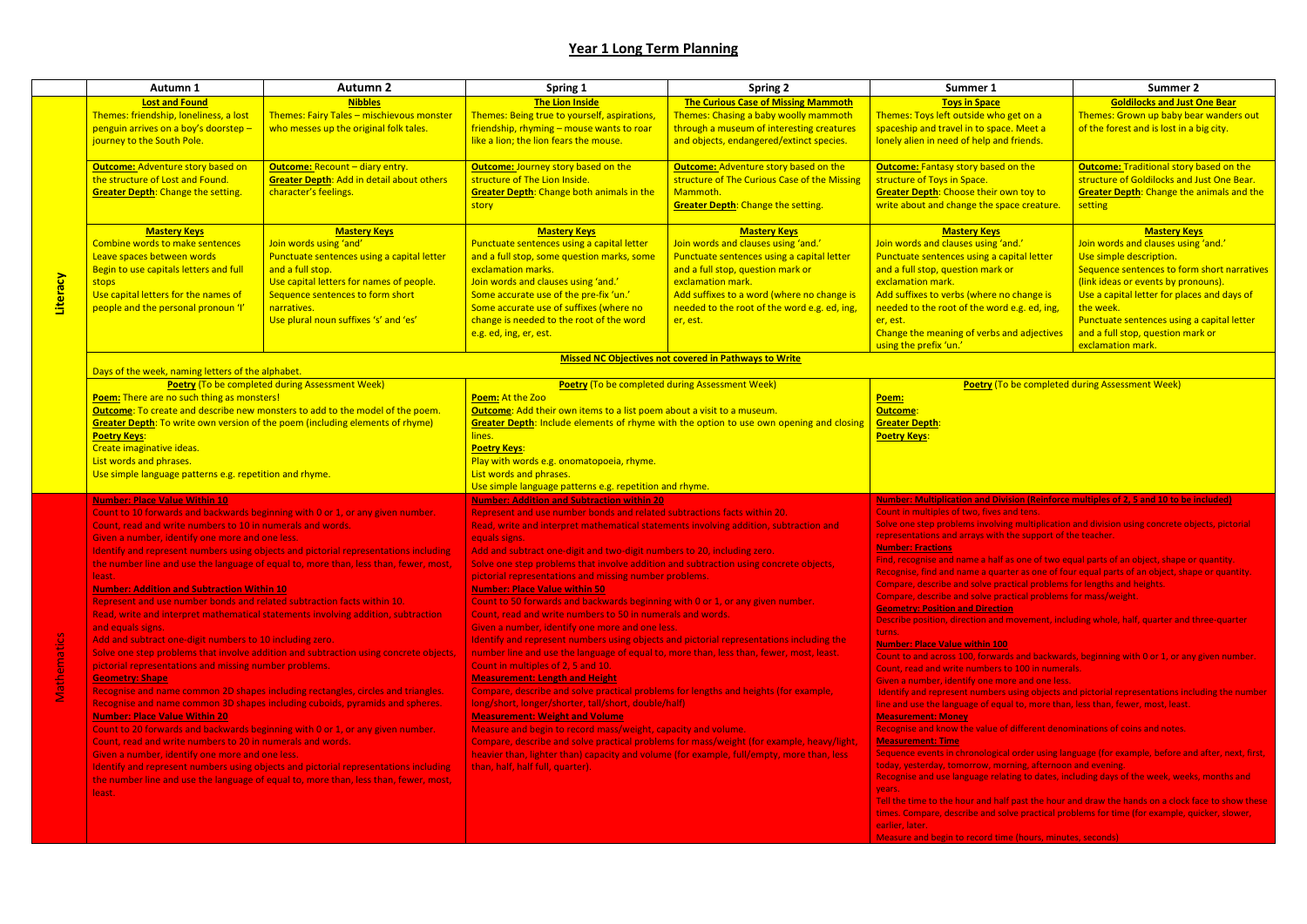| <b>Our Country</b><br>Discuss and locate the four countries<br>on a map of The United Kingdom.<br>Identify the main seas around The<br>United Kingdom.<br>Identify the Capital Cities of each<br>country and locate on a map of The<br>United Kingdom.<br><b>Additional English Text: Using 'The</b><br><b>Naughty Bus'</b> as a stimulus, focus on<br>London and identify famous<br>landmarks, e.g. Tower Bridge, Big<br>Ben, Buckingham Palace.<br>Focusing on London discuss Physical<br>features of a city.<br>Compare the city of London to the<br>village of Rainford and the town of<br>St Helens.<br>Take the children on a walk around<br>the village linking directional<br>language. Children to learn their<br>address and postcode.<br>Links: English: Write a letter to<br>somebody they live with and post it | <b>Toys</b><br>Sequence their birthday, start of<br>Reception and start of Year 1.<br>Sequence toys from different times. (Use<br>photographs to discuss what is different<br>and what is alike?<br>Look at what toys are made from past and<br>present. Venn diagram - link to materials.<br>Match toys to different aged people.<br>Children to think about what they would<br>like to ask Grandparents about toys that<br>they used to play with. Devise a<br>questionnaire to send home.<br>Visit from grandparents to come in and<br>recount stories about their past and the<br>games they played.<br>PSHE- To think about change and<br>loss (in relation to how they feel if<br>they lose a toy) H5 To develop a<br>vocabulary to describe their feelings<br>to others. H4<br>Links: English: recount the day when<br>grandparents came in to visit us. | <b>Hot Places</b><br>Name the seven continents and five<br>oceans. Identify these in relation N, E, S,<br>W.<br>Use Globe Earth as a stimulus.<br>Children to use Atlases to find and locate.<br>Identify hot continents and discuss in<br>relation to the equator<br>Use N, E, S, W.<br>Identify animals that live in these hot<br>continents.<br>Refer back to Globe Earth to identify<br>Climate Zones including those with<br>Deserts.<br>Focus on one hot country (Africa - Link to<br>The Lion Inside) and discuss its features.<br>Collect facts and information about Africa,<br>including animals, to create an exhibition<br>for parents.<br>Children will need time to put the<br>exhibition together and practise sharing<br>information.<br>Links: English: Focus on Africa - Link to<br><b>The Lion Inside</b> | <b>Cold Places</b><br>Recap the seven continents and five<br>oceans. Identify these in relation N, E, S,<br>W.<br>Children to use globes to locate<br>continents and oceans.<br>Identify the cold continent Antarctica and<br>discuss in relation to the equator. Identify<br>animals that live here.<br>Using the equator, identify cold countries<br>such as Iceland, Greenland, Russia and the<br>North Canada.<br><b>Discuss Physical Features and Human</b><br>Features.<br>Share facts about cold countries.<br><b>Links: Non-Fiction Writing:</b><br><b>Children to produce mini fact finders</b><br>about each cold country.<br>Children to create a fact sheet on<br>penguins. | <b>Our Wonderful Village</b><br>Look at the village of Rainford now and<br>100 years ago. Use Photographs to<br>discuss what is alike and what is different?<br>Look at an aerial view of the village-what<br>is missing? What is different?<br>Talk about jobs today and jobs in Rainford<br>years ago. What would we ask someone<br>who has lived in Rainford all of their life?<br>Visit from grandparents to recount stories<br>and to answer the children's questions.<br>Compare answers.<br>What is Rainford famous for? (Clay pipe<br>factories., farming: use photographs) to<br>aid discussion).<br>PSHE- To know what improves and<br>harms their local, natural and built<br>environments. L5 | <b>Famous People Who Changed History</b><br>Place Florence Nightingale on the timeline<br>and discuss.<br>Who is Florence Nightingale and why is<br>she important?<br>Recognise the differences between nurses<br>now and in the past. What is alike and<br>what is different?<br>Look at Mary Seacole - how is she<br>different to Florence Nightingale? Is she<br>any less of an important person?<br>Recognise the differences between<br>hospitals now and in the past. What is<br>alike and what is different?<br><b>SMSC:</b> May 12th-international nurses<br>day. Celebrates and commemorates her<br>birth and role.<br>Links: Non-Fiction Writing: Write a thank<br>you letter to send to local hospitals<br>thanking them for the work they do.<br>Reference Florence Nightingale. |
|------------------------------------------------------------------------------------------------------------------------------------------------------------------------------------------------------------------------------------------------------------------------------------------------------------------------------------------------------------------------------------------------------------------------------------------------------------------------------------------------------------------------------------------------------------------------------------------------------------------------------------------------------------------------------------------------------------------------------------------------------------------------------------------------------------------------------|-----------------------------------------------------------------------------------------------------------------------------------------------------------------------------------------------------------------------------------------------------------------------------------------------------------------------------------------------------------------------------------------------------------------------------------------------------------------------------------------------------------------------------------------------------------------------------------------------------------------------------------------------------------------------------------------------------------------------------------------------------------------------------------------------------------------------------------------------------------------|------------------------------------------------------------------------------------------------------------------------------------------------------------------------------------------------------------------------------------------------------------------------------------------------------------------------------------------------------------------------------------------------------------------------------------------------------------------------------------------------------------------------------------------------------------------------------------------------------------------------------------------------------------------------------------------------------------------------------------------------------------------------------------------------------------------------------|-----------------------------------------------------------------------------------------------------------------------------------------------------------------------------------------------------------------------------------------------------------------------------------------------------------------------------------------------------------------------------------------------------------------------------------------------------------------------------------------------------------------------------------------------------------------------------------------------------------------------------------------------------------------------------------------|-----------------------------------------------------------------------------------------------------------------------------------------------------------------------------------------------------------------------------------------------------------------------------------------------------------------------------------------------------------------------------------------------------------------------------------------------------------------------------------------------------------------------------------------------------------------------------------------------------------------------------------------------------------------------------------------------------------|----------------------------------------------------------------------------------------------------------------------------------------------------------------------------------------------------------------------------------------------------------------------------------------------------------------------------------------------------------------------------------------------------------------------------------------------------------------------------------------------------------------------------------------------------------------------------------------------------------------------------------------------------------------------------------------------------------------------------------------------------------------------------------------------|
| <b>Animals Including Humans - All</b><br><b>About Me</b><br>Learn about the senses: sight, taste<br>& touch.<br>Learn about the senses hearing and<br>smell.<br>Understand the importance of<br>taking care of your body.<br>Identify, name, draw and label the<br>basic parts of the human body.<br>Show how humans mimic nature.<br>Learn about changes in your body<br>since you were a baby.<br><b>PSHE-The importance of, and</b><br>how to, maintain personal<br>hygiene. H6<br>The process of growing from<br>young to old and how people's<br>needs change <mark>. H8</mark><br>What constitutes a healthy<br>lifestyle including the benefits<br>of physical activity, rest and<br><b>healthy eating.</b> H1                                                                                                        | <b>Plants</b><br>Understand what a plant needs in order to<br>grow well.<br>Know the basic parts of a plant.<br>Understand the difference between a<br>deciduous and evergreen plant.<br>Understand that some food is grown as a<br>crop on a farm.<br>Know about arable crops grown by<br>farmers.<br>How plants change over time.<br>Links: English: Possible link to other fairy<br>tales – Jack and the Beanstalk, History:<br>link to farming in Rainford and crops<br>grown here now compared to in the past                                                                                                                                                                                                                                                                                                                                              | <b>Animals Including Humans - All About</b><br><b>Pets</b><br>Understand what animals need in order to<br>grow.<br>Explain how animals obtain food, discover<br>how pets need to be cared for differently.<br>Discover how an animal's offspring is the<br>same as its parents.<br>Identify a variety of animals including fish,<br>amphibians, reptiles, birds and mammals.<br>Identify a variety of common animals that<br>are carnivores, herbivores and omnivores.<br>Know where birds live and what they<br>need.<br><b>Links: Geography: Discuss animals</b><br>related to topic of hot places.                                                                                                                                                                                                                        | <b>Seasonal Changes</b><br>Identify the four seasons.<br>Look at the different types of weather and<br>how it affects places on Earth.<br>Learn about clouds and rainfall.<br>Recognise the different types of weather.<br>Understand thunderstorms, lightning,<br>thunder and hail; know how to keep safe<br>during thunderstorms.<br>Recognise the different types of cold<br>weather.<br><b>Links: Geography: Develop understanding</b><br>of weather around the world to make<br>comparisons - particularly weather in<br>cold places.<br>Links: English: produce a weather diary<br>describing the weather for 5 consecutive<br><mark>days.</mark>                                 | <b>Everyday Materials - About Materials</b><br>Know everyday uses of magnets.<br>Understand that magnets only attract<br>certain types of metals.<br>Understand that magnets have a North<br>and South Pole.<br>Recognise a variety of widely used<br>materials and how materials can be<br>recycled.<br>Understand why materials are chosen for<br>specific tasks.<br>Know how to test materials for their<br>strength; understand that some materials<br>are natural, and some are man-made.<br><b>Links: English: different materials of the</b><br>toys and their suitability for different<br>types of play. SMSC: Recycling.                                                                        | <b>Everyday Materials - About Materials</b><br>Know the story of Wilbur and Orville<br>Wright - first aeroplane.<br>Distinguish between an object and the<br>material in which it's made.<br>Describe the simple physical properties of<br>a variety of everyday materials.<br>Explore everyday materials which are<br>opaque/transparent.<br>Compare and group together everyday<br>materials on the basis of their simple<br>physical properties.<br>Explore everyday materials which are<br>absorbent/non-absorbent.<br><b>Links: History: Famous people from the</b><br>past & materials/objects used by nurses<br>today compared to then                                                                                                                                                |

**Science**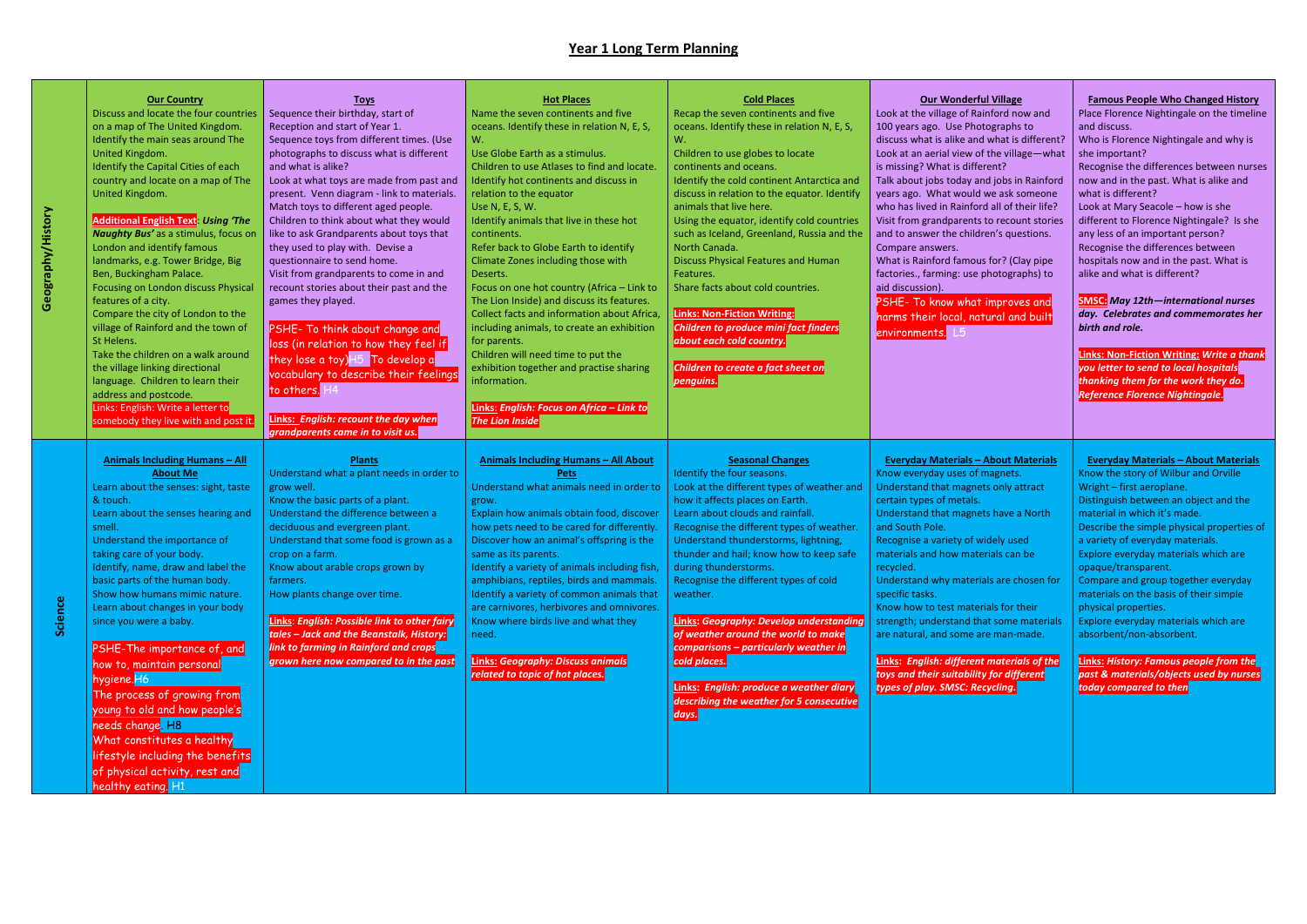|                                        | <b>Online Safety</b>                                                                                                                                                                                                                                                                                                                                            | <b>Computer Skills</b>                                                                                                                                                                                                                                                          | <b>Painting</b>                                                                                                                                                                                                                                                                                                                                                                                                                                                               | <b>Programming</b>                                                                                                                                                                                                                                                                                                           | <b>Word Processing</b>                                                                                    |
|----------------------------------------|-----------------------------------------------------------------------------------------------------------------------------------------------------------------------------------------------------------------------------------------------------------------------------------------------------------------------------------------------------------------|---------------------------------------------------------------------------------------------------------------------------------------------------------------------------------------------------------------------------------------------------------------------------------|-------------------------------------------------------------------------------------------------------------------------------------------------------------------------------------------------------------------------------------------------------------------------------------------------------------------------------------------------------------------------------------------------------------------------------------------------------------------------------|------------------------------------------------------------------------------------------------------------------------------------------------------------------------------------------------------------------------------------------------------------------------------------------------------------------------------|-----------------------------------------------------------------------------------------------------------|
|                                        | Typing their name on a piece of work<br>that they have created                                                                                                                                                                                                                                                                                                  | Click and drag with a mouse or a trackpad                                                                                                                                                                                                                                       | Paint with different colours using 'Paint'                                                                                                                                                                                                                                                                                                                                                                                                                                    | Open Scratch app and start a new project                                                                                                                                                                                                                                                                                     | Type with two hands                                                                                       |
|                                        | Open a web browser independently                                                                                                                                                                                                                                                                                                                                | Switch on and shutdown a computer<br>independently                                                                                                                                                                                                                              | Paint with different brushes on 'Paint'                                                                                                                                                                                                                                                                                                                                                                                                                                       | Add new characters and background                                                                                                                                                                                                                                                                                            | Use shift, space and enter correctly                                                                      |
|                                        | <b>Recall and learn SMART rules for</b><br>internet safety                                                                                                                                                                                                                                                                                                      | Launch an application by double clicking<br>it.                                                                                                                                                                                                                                 | Create shapes on 'Paint'                                                                                                                                                                                                                                                                                                                                                                                                                                                      | Use blocks for movement in different<br>directions                                                                                                                                                                                                                                                                           | Use undo and redo correctly and when<br>necessary                                                         |
|                                        | Know who to tell if someone online                                                                                                                                                                                                                                                                                                                              | Log on and off on a computer                                                                                                                                                                                                                                                    | Learning how to save paintings in their<br>folder                                                                                                                                                                                                                                                                                                                                                                                                                             | Create short sets of sequenced instructions                                                                                                                                                                                                                                                                                  | Make text bold, italic and underline                                                                      |
|                                        | asks for personal information                                                                                                                                                                                                                                                                                                                                   | independently                                                                                                                                                                                                                                                                   | Fill an area with colour                                                                                                                                                                                                                                                                                                                                                                                                                                                      | Use different end blocks, including repeat<br>forever                                                                                                                                                                                                                                                                        | Save work in their own folder                                                                             |
|                                        | Understand why email is a good way<br>to communicate                                                                                                                                                                                                                                                                                                            | Manipulate an application window by<br>moving and resizing it                                                                                                                                                                                                                   | <b>Undo and redo actions</b>                                                                                                                                                                                                                                                                                                                                                                                                                                                  | Change the size of characters to grow or                                                                                                                                                                                                                                                                                     | Edit text using backspace, delete and the<br>arrow keys                                                   |
| Computing (Twinkl Scheme)              | Choose the correct safe search filter<br>when searching online                                                                                                                                                                                                                                                                                                  | Gain confidence when double clicking with<br>a mouse or a trackpad                                                                                                                                                                                                              | Add and format text while learning how to<br>resize text and images                                                                                                                                                                                                                                                                                                                                                                                                           | shrink<br>Hide and show characters with an<br>instruction block                                                                                                                                                                                                                                                              | Format the font and select single words                                                                   |
|                                        | Make links between online and<br>offline worlds                                                                                                                                                                                                                                                                                                                 | Save their work independently                                                                                                                                                                                                                                                   |                                                                                                                                                                                                                                                                                                                                                                                                                                                                               | Program two or more characters with<br>instructions at the same time                                                                                                                                                                                                                                                         | Develop some knowledge of the location<br>of letters and symbols on the keyboard                          |
|                                        | Learn how to construct an email                                                                                                                                                                                                                                                                                                                                 |                                                                                                                                                                                                                                                                                 |                                                                                                                                                                                                                                                                                                                                                                                                                                                                               | Try to predict behaviour of a character                                                                                                                                                                                                                                                                                      | Select text in different ways (drag and<br>highlight, shift and direction)                                |
|                                        | PSHE- Rules for and ways of keeping<br>physically and emotionally safe<br>including responsible ICT use and<br>online safety H12                                                                                                                                                                                                                                |                                                                                                                                                                                                                                                                                 |                                                                                                                                                                                                                                                                                                                                                                                                                                                                               | based on a sequence of instructions                                                                                                                                                                                                                                                                                          |                                                                                                           |
|                                        | <b>Hey You!</b>                                                                                                                                                                                                                                                                                                                                                 | Rhythm in the way we walk and the<br>banana rap                                                                                                                                                                                                                                 | In the groove                                                                                                                                                                                                                                                                                                                                                                                                                                                                 | <b>Round and Round</b>                                                                                                                                                                                                                                                                                                       | <b>Your Imagination</b>                                                                                   |
| ne)<br>Scher<br><b>Music (Charanga</b> | Hey You! is written in an Old-School<br>Hip Hop style for children to learn<br>about the differences between<br>pulse, rhythm and pitch and to learn<br>how to rap and enjoy it in its original<br>form. As well as learning to sing,<br>play, improvise and compose with<br>this song, children will listen and<br>appraise other Old-School Hip Hop<br>tunes. | All the learning is focused around two<br>songs: Rhythm in the way we walk<br>(Reggae style) and Banana Rap (Hip Hop<br>style). You will Listen & Appraise other<br>styles of music and continue to embed the<br>interrelated dimensions of music through<br>games and singing. | In the Groove is a song that was specially<br>written for classroom use to teach<br>children about different styles of music.<br>This is a very easy song to learn and has<br>been arranged in six different styles:<br>Blues, Baroque, Latin, Bhangra, Folk and<br>Funk. Each week you will listen and learn a<br>different style of In the Groove. In the<br>Listen and Appraise section of this unit<br>you will also listen to a well-known song in<br>that week's style. | All the learning is focused around one<br>song: Round and Round, a Bossa Nova<br>Latin style. The material presents an<br>integrated approach to music where<br>games, the dimensions of music (pulse,<br>rhythm, pitch etc), singing and playing<br>instruments are all linked.<br>https://www.sthelensmusicserviceinteract | This is a song about using your<br>imagination.                                                           |
|                                        | https://www.sthelensmusicservicein<br>teractive.org.uk/scheme/1311933-<br>year-1/1312259-hey-you                                                                                                                                                                                                                                                                | https://www.sthelensmusicserviceinteract<br>ive.org.uk/scheme/1311933-year-<br>1/1312267-rhythm-in-the-way-we-walk-<br>and-banana-rap                                                                                                                                           | https://www.sthelensmusicserviceinteract<br>ive.org.uk/scheme/1311933-year-<br>1/1312275-in-the-groove                                                                                                                                                                                                                                                                                                                                                                        | ive.org.uk/scheme/1311933-year-<br>1/1313445-round-and-round                                                                                                                                                                                                                                                                 | https://www.sthelensmusicserviceinteract<br>ive.org.uk/scheme/1311933-year-<br>1/1314285-your-imagination |

| ssing                                                 | <b>Using and Applying</b>                                                                                                                                                                                                                                  |
|-------------------------------------------------------|------------------------------------------------------------------------------------------------------------------------------------------------------------------------------------------------------------------------------------------------------------|
|                                                       | Turn on a computer and open an<br>application independently                                                                                                                                                                                                |
| r correctly<br>tly and when                           | Type letters and symbols, including use of<br>the shift key                                                                                                                                                                                                |
|                                                       | Format text in different ways (bold, italic,<br>underline)                                                                                                                                                                                                 |
| I underline<br><b>Ider</b>                            | Draw different shapes using paint                                                                                                                                                                                                                          |
| , delete and the                                      | software<br>Click, double-click and drag objects                                                                                                                                                                                                           |
| t single words                                        | Save and open files independently                                                                                                                                                                                                                          |
| of the location<br>the keyboard                       | Make shapes to a desired size and in the<br>correct position, on paint software                                                                                                                                                                            |
| iys (drag and<br>ion)                                 | Select and compare different brush types                                                                                                                                                                                                                   |
|                                                       | Try to move, resize, minimise and restore<br>windows                                                                                                                                                                                                       |
|                                                       |                                                                                                                                                                                                                                                            |
| <u>ation</u>                                          | Reflect, rewind, replay                                                                                                                                                                                                                                    |
| your                                                  | This Units of Work consolidates the<br>learning that has occurred during the<br>year. All the learning is focused around<br>revisiting songs and musical activities, a<br>context for the History of Music and the<br>beginnings of the Language of Music. |
| sicserviceinteract<br><u>933-year-</u><br><u>tion</u> | https://www.sthelensmusicserviceinteract<br>ive.org.uk/scheme/1311933-year-<br>1/1314332-reflect-rewind-and-replay                                                                                                                                         |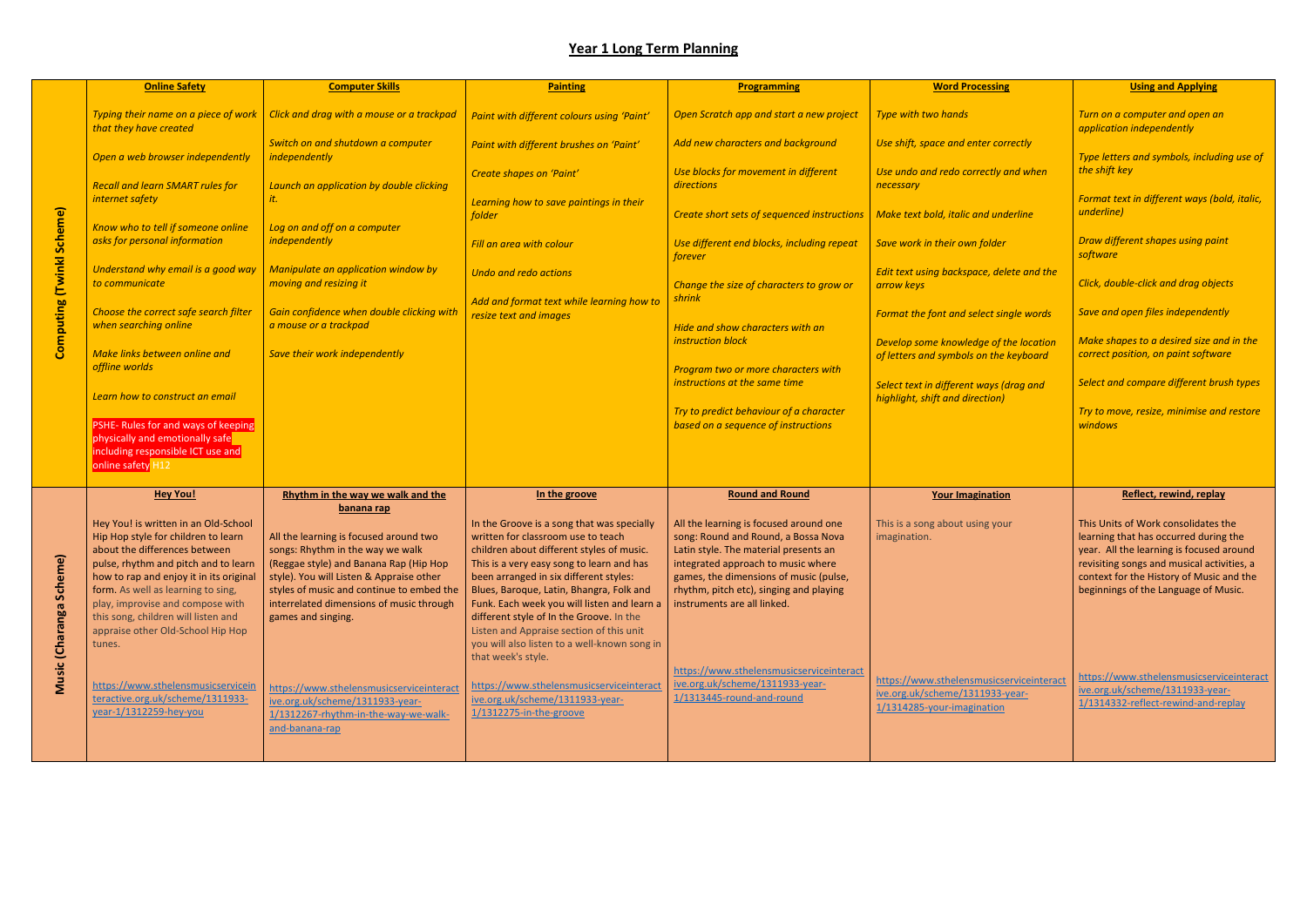|                | <b>Drawing and Painting</b>                                                                                                                                                                                                                                                                                                                                                                                                                                                                                                                             | <b>MECHANISMS - Moving Story Book</b>                                                                                                                                                                                                                                                                                                                                                                                                                                                                                                                                                                                                                                                                                              | <b>Sculpture</b>                                                                                                                                                                                                                                                                                  | Food                                                                                                                                                                                                                                                                                                                                                                                                                                        | <b>Printing</b>                                                                                                                                                                                                                                                                                                                              |
|----------------|---------------------------------------------------------------------------------------------------------------------------------------------------------------------------------------------------------------------------------------------------------------------------------------------------------------------------------------------------------------------------------------------------------------------------------------------------------------------------------------------------------------------------------------------------------|------------------------------------------------------------------------------------------------------------------------------------------------------------------------------------------------------------------------------------------------------------------------------------------------------------------------------------------------------------------------------------------------------------------------------------------------------------------------------------------------------------------------------------------------------------------------------------------------------------------------------------------------------------------------------------------------------------------------------------|---------------------------------------------------------------------------------------------------------------------------------------------------------------------------------------------------------------------------------------------------------------------------------------------------|---------------------------------------------------------------------------------------------------------------------------------------------------------------------------------------------------------------------------------------------------------------------------------------------------------------------------------------------------------------------------------------------------------------------------------------------|----------------------------------------------------------------------------------------------------------------------------------------------------------------------------------------------------------------------------------------------------------------------------------------------------------------------------------------------|
| Art/DT (KAPOW) | Use a sketchbook to gather and<br>collect artwork.<br>Use coloured pencils and felt tip<br>pens to create a self-portrait.<br>Explore the use of line by<br>experimenting with thickness and<br>styles (straight, curved, wavy etc)<br>Select paintbrushes for purpose, i.e.<br>large brush for larger shapes, finer<br>for more intricate painting.<br>Mix secondary colours using poster<br>paint                                                                                                                                                     | Designing for a given audience. * Creating<br>clearly labelled drawings which illustrate<br>movement<br>*Following a design to create moving<br>models that use levers and sliders<br>*Adapting mechanisms<br>*Testing a finished product, seeing<br>whether it moves as planned and if not,<br>explaining why and how it can be fixed.<br>*Testing mechanisms, identifying what<br>stops wheels from turning, knowing.<br>*Learning that levers and sliders are<br>mechanisms and can make things move *<br>Identifying whether a mechanism is a<br>lever or slider and determining what<br>movement the mechanism will make<br>*Using the vocabulary: up, down, left,<br>right, vertical and horizontal to describe<br>movement. | Experiment with, construct and join air<br>dry clay and natural materials to create a<br>sculpture<br>Explore shape and form.<br>Learn about different types of nature<br>sculptures.<br>Add texture to paint by adding sand or<br>sawdust. Describe the look and feel of the<br>texture created. | *Chopping fruit and vegetables safely.<br>*Identifying if a food is a fruit or a<br>vegetable *Learning where and how fruits<br>and vegetables grow<br>*Tasting and evaluating different food<br>combinations *Describing appearance,<br>smell and taste *Suggesting information<br>to be included on packaging.<br>*Understanding the difference between<br>fruits and vegetables. *Describing and<br>grouping fruits by texture and taste | Explore printing simple pictures with a<br>range of hard and soft materials e.g. cork,<br>pen barrels, sponge.<br>Build up layers and colours/textures.<br>Organise their work in terms of pattern,<br>repetition, symmetry or random printing<br>styles.<br>Use different shaped objects and poster<br>paint to create a repeating pattern. |
| PSHE           | Transition to Y1/All about me<br>How can they contribute to the life<br>of the classroom? L1<br>To help construct, and agree to<br>follow, group, class and school<br>rules. L2<br>To know that people and other<br>living things have rights. (turn<br>taking) L3<br>Ways in which they are all unique;<br>understand that there has never<br>been and never will be another<br>'them'. L8<br>Ways in which we are the same as<br>all other people; what we have in<br>common with everyone else. L9<br>To recognise what they like and<br>dislike. H2 | <b>Anti-Bullying week November</b><br>That people's bodies and feelings can be<br>hurt (including what make them feel<br>comfortable and uncomfortable) L3<br>To recognise when people are being<br>unkind either to them or others, how to<br>respond, who to tell and what to say. R12<br>To know how to communicate their<br>feelings to others. R1<br>To recognise that their behaviour can<br>affect other people. R2<br>The difference between secrets and<br>nice surprises (that everyone will find<br>out about eventually) R3<br>To recognise what is fair/unfair,<br>kind/unkind, right/wrong. R4<br>To listen to other people and play and<br>work cooperatively (including strategies<br>for negotiation) R6          | <b>Trust</b><br>People who look after them and how to<br>speak to them if they're worried. H13<br>How they can help the people who look<br>after them so that they can look after<br>them better. H14<br>To know that they do not need to keep<br>secrets. H15<br>What is meant by 'privacy' H16  | Money<br>To know that money comes from<br>different sources and can be used for<br>different purposes. L6                                                                                                                                                                                                                                                                                                                                   | How to stay safe<br>That household products, including<br>medicines can be harmful if not used<br>properly. H11<br>Rules for and ways of keeping physically<br>and emotionally safe including road<br>safety, water and fire safety. H12                                                                                                     |

|                                                                                                                             | <b>Textiles - Puppets</b>                                                                                                                                                                                                                                                                                                                      |
|-----------------------------------------------------------------------------------------------------------------------------|------------------------------------------------------------------------------------------------------------------------------------------------------------------------------------------------------------------------------------------------------------------------------------------------------------------------------------------------|
| ictures with a<br>aterials e.g. cork,<br>rs/textures.<br>rms of pattern,<br>andom printing<br>ects and poster<br>g pattern. | Using a template to create a design for a<br>puppet.<br>*Cutting fabric neatly with scissors * Using<br>joining methods to decorate. *Sequencing<br>steps for construction.<br>*Reflecting on a finished product,<br>explaining likes and dislikes<br>*Learning different ways in which to join<br>fabrics together: pinning, stapling, gluing |
| safe                                                                                                                        | <b>Transition for Y2</b>                                                                                                                                                                                                                                                                                                                       |
| s, including<br>Il if not used<br>eping physically.<br>uding road<br>afety. H12                                             | To recognise and celebrate their<br>strengths and set simple but challenging<br>goals. H3                                                                                                                                                                                                                                                      |